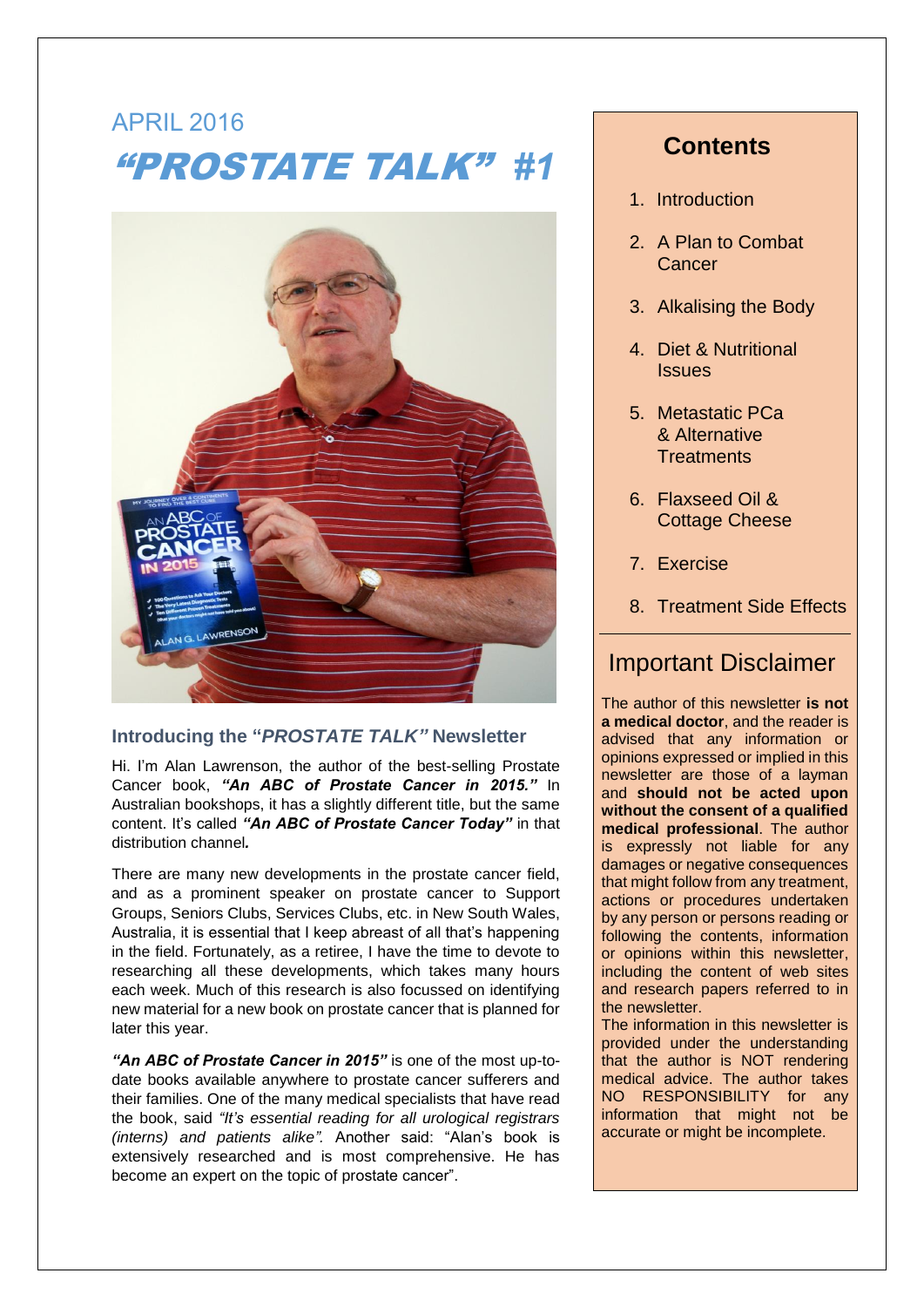## **2. A Plan to Combat Cancer**

A simplified plan to successfully fight off cancer is now considered to have *seven essential components*. The seven components are:

> **Alkalise the Body Replacement of all Silver Amalgams in the Teeth Exercise Adequate Detoxification Peace of Mind Diet and Nutrition An Appropriate Cancer Treatment Protocol**

They are all very important. Some might say that each is as important as the other. In this Newsletter and in the monthly newsletters that will follow, I'll be looking at the many elements of each of these components. For example, regarding **'Peace of Mind'**, we will look at both the past underlying anger or emotional factors that probably initiated the cancer in the first instance, as well as current stress considerations. The place of meditation, acupuncture, etc. will also be considered. '**Diet and Nutrition'** will also delve into the important detoxification process and the need to re-program the all-important immune system. Many of the foods and micronutrients are very beneficial to men undergoing chemo. Some increase the effectiveness of the chemo, sometimes at lower dosages, which reduce the nasty side effects. '**Alkalising the Body'**, '**Exercise'** and the briefest introduction to **'Diet and Nutrition'** are covered in this Newsletter.

## **3. Alkalising the Body**

It is very important to keep the body's pH (the degree of acidity or alkalinity) at or very near 7.2. An early morning glass of water with sodium bicarbonate (one teaspoon) as well as taking magnesium and potassium supplements helps the alkalizing process, as does a lemon a day squeezed into a glass of water. Plenty of greens in the diet also helps.

You then need to monitor your pH level immediately you wake up every morning (before you eat or drink anything). This is done by inserting a short strip of pH indicator paper under your tongue for a few seconds before comparing its colour against the colour chart on the pH paper dispenser. (pH indicator papers are available from good pharmacies (drug stores) or lab supply companies. Note that they MUST cover the pH range 6 to 8 in 0.1 steps. Most litmus papers only read to the nearest 1 pH unit which is not accurate enough.



### **4. Diet & Nutritional Issues**

Not all medical professionals think that diet and nutrition is important in the battle against cancer. My brother recently saw a new specialist, a

professor of oncology, to get a second opinion on his condition. My brother asked him what his view was on him drastically restricting his intake of all sugars so as to deny the cancer cells of glucose. He said: *"Diet has no impact at all on your ongoing condition."* Now this might be due to his cancer having reached the metastatic castration-resistant stage. However, the literature is very clear. There are numerous studies that confirm that an appropriate diet gives men some protection from becoming victims of prostate cancer and even contribute to its regression in men with the disease. Regrettably, most doctors in Western medicine today are legally not allowed to offer nonestablishment approved treatments, or choose not to do so, for various reasons including lack of knowledge. This circumstance can have fatal consequences for many men with metastatic prostate cancer. In 2016, such sufferers just don't have to accept this likely death sentence.

Prostate cancer is regarded as a genetically-originated cancer. It is very important to deny the cancer cells access to the "fuel' that they thrive on. It is also important to provide the body with the micro-nutrients that fortify the body against free radical attack, and to prevent the resulting inflammation which might go on to form cancer.

We all know that some foods are good for the prostate cancer sufferer and others far less so. In fact, some foods are bad for you, particularly when taken in excessive quantity. It's a case of the Bad Guys and the Good Guys.

Today I list the Bad Guys:

Sugar in all its formats; all dairy products; red meat; hydrogenated oils and fats, particularly the transfats used in frying foods; processed foods (bacon; sandwich meats, sausages; pies; pizzas; packaged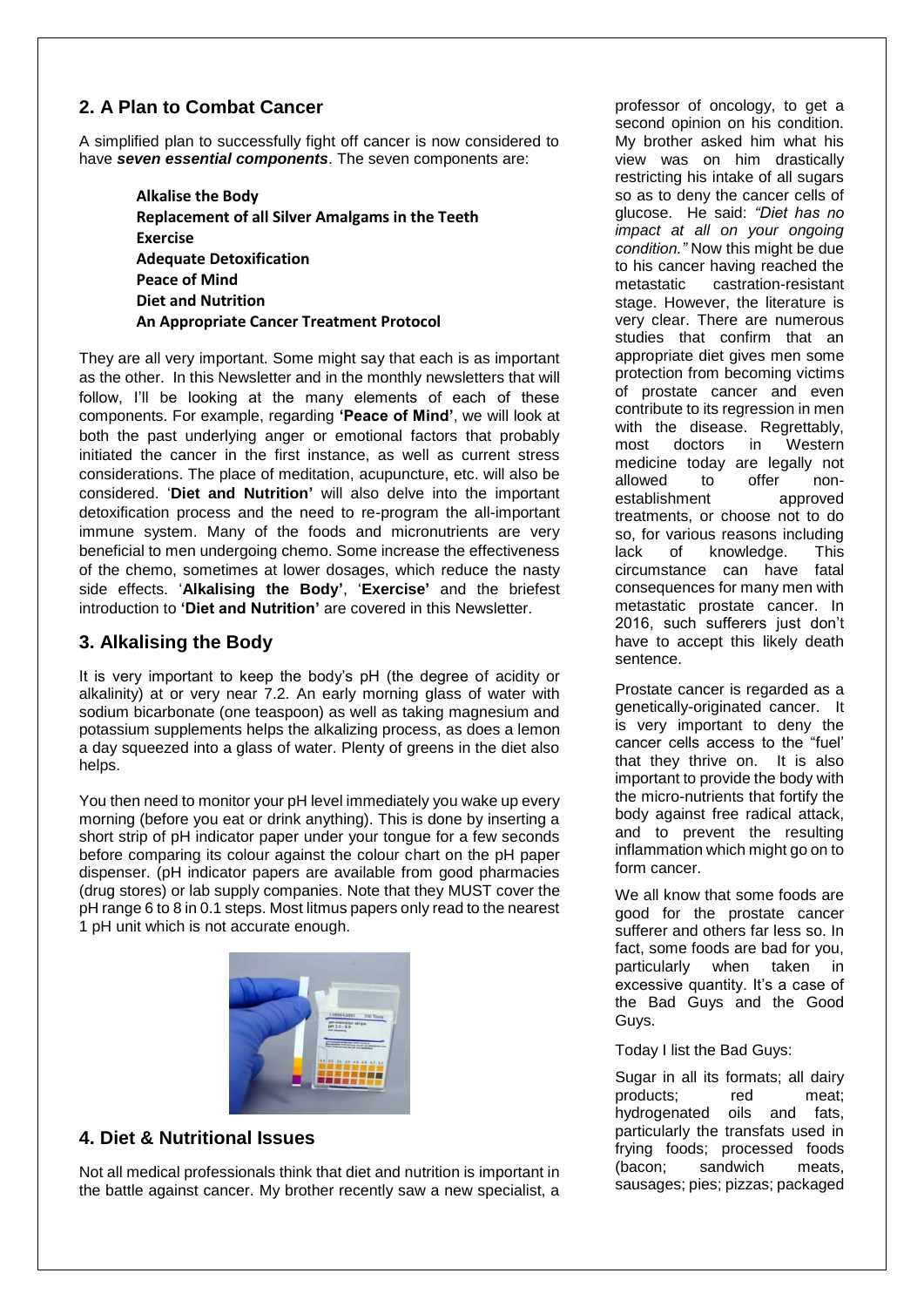meals; soups, white rice, crisps, snack foods, alcohol and artificial sweeteners (except Stevia). Some red wine is OK.

Eating out in Chinese and other Asian restaurants where MSG (monosodium glutamate) is used are also a no-no. In fact, fast foods and pretty well all eating out should be off the agenda.

#### **5. Metastatic PCa & Alternative Treatments**

There are thousands of cancer sufferers alive today who have been told that conventional medicine cannot do any more for them. As a regular speaker at Prostate Cancer Support Groups in Australia, I meet such men on a regular basis. This circumstance has been the main driver in me writing a follow up book to *"An ABC of Prostate Cancer in 2015"*. This new book will be available in September 2016 and it might offer this large group of sufferers a path forward. The original book addressed all the major conventional medical treatments for prostate cancer that are 'approved' treatments in most jurisdictions around the world. It is now time to look at alternative treatments. These will include sonophotodynamic therapy; ozone and oxygen treatments; intravenous vitamin C 'dosing'; the Budwig protocol, the Gerson therapy and combo treatments at clinics that are registered and sited outside, for example, the USA.

Complementary treatments such as supplements are also to be more extensively covered in the new book and in these newsletters.

#### **6. Flaxseed Oil & Cottage Cheese**

Flaxseed oil and cottage cheese is a very important alternative treatment for all prostate cancer sufferers. My brother enjoys it for breakfast every day. I have tried it and found it very tasting and nutritious.

Some of you might be familiar with the Budwig diet or protocol developed by a German biochemist, Dr Johanna Budwig in the 1950's. Its central tenant was the use of a mixture of flaxseed oil and cottage cheese or quark. Dr Budwig was a truly remarkable woman, being nominated for seven Nobel Prizes. She was a prominent researcher in the field of vegetable oils and fats and was the first to establish that essential polyunsaturated fatty acids, are major components of cellular membranes. She found that without a properly functioning cellular membrane, cells lose the ability to perform vital life processes such as cellular respiration and the ability to divide and form new cells. These essential polysaturated fatty acids are known today as omega-3 and omega-6 fatty acids or linolenic or linoleic acids.

Dr. Budwig found that the right combination of quark or cottage cheese and flaxseed oil had strong therapeutic properties in preventing, treating, and even curing cancer. When mixed together in the appropriate way, these components complement each other to form a strong anti-cancer treatment over a wide spectrum of cancers including prostate cancer. She is said to have successfully treated more than 2000 cancer sufferers.

Fats play an important role in the functioning of the entire body. Fats (or lipids as they should be correctly named) are vital for all growth processes of the human body. The energy resources of the body are based on lipid metabolism. To function efficiently, cells require polyunsaturated, electron-rich lipids, which are abundant in raw flaxseed oil. These polyunsaturated fats rapidly absorb oxygen and proteins and circulated them through the pathways of the body. Lipids are only water-soluble and free-flowing when bound to protein. Thus the need for a rich protein like cottage cheese. The flaxseed oil reacts

with the cottage cheese to form a store of electrons that are available as required by the body as energy.

Most people place about 500 mL (16 oz) of flaxseed oil into a mixer bowl and add 900g (2 lbs) of 1% cottage cheese and add berries (blueberries or strawberries preferred). Start the mixer and add just enough ice cubes or water to blend the contents. Have half as breakfast with the other half refrigerated for consumption later the same day. Some people use low fat yoghurt as a variant from cottage cheese from time to time. It is important to use the highest quality refrigerated flaxseed oil from a quality health food store. The oil turn rancid once out of the fridge for any length of time.

Whilst cottage cheese is a dairy product, it loses its damaging dairy characteristics when blended with flaxseed oil.

Dr Budwig recommended that cancer patients take this mixture for some years even after the tumours might have disappeared. There are various books available on the Budwig Protocol which give statistics as to its efficacy which I consider to be remarkable.

#### **7. Exercise**

Exercise is a critical component in the battle against cancer. If you are fit enough and able to do so, you should exercise every day for at least 30 minutes duration. If in any doubt as to your ability to exercise to this extent, seek professional medical advice. The exercise should be robust enough to make sure that you moderately sweat.

Exercise will help you lose weight which is generally beneficial to health. Your lymph system removes dangerous toxins from the body, but it 'goes slow' at night and needs kick-starting each morning. Press-ups, deep breathing, yoga or swimming gets the major lymph glands in the chest working.

Many cancer sufferers have been found to have depression.